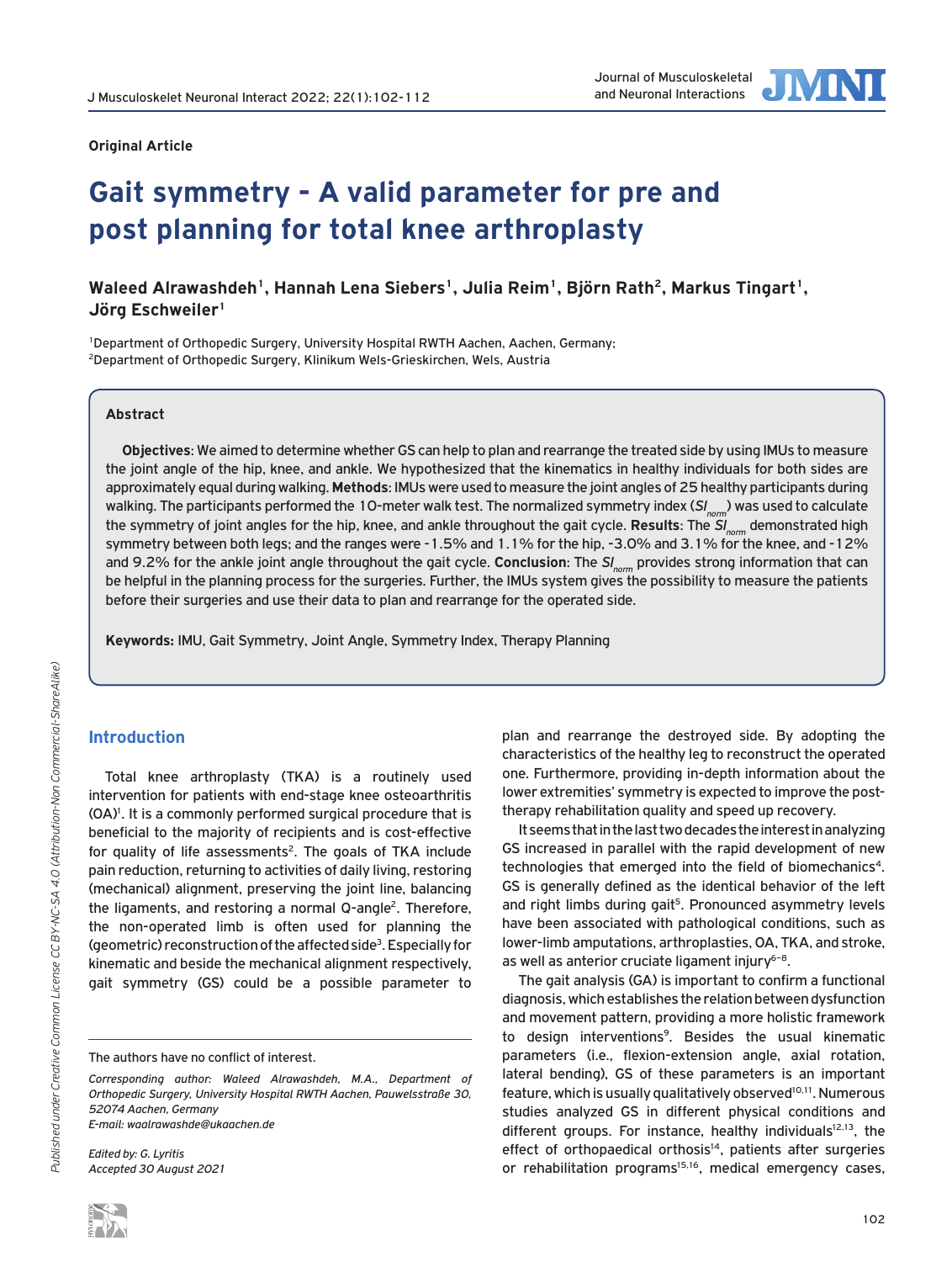and diseases<sup>17,18</sup> were evaluated. One example is the study of Aljehani et al.<sup>3</sup> who used symmetry to compare bilateral sagittal plane biomechanics between subjects with and without contralateral knee OA after unilateral TKA. Their finding was subjects with contralateral knee OA have more symmetrical gait, although they adopt a more abnormal and stiff-legged gait pattern bilaterally. Many studies used the symmetry index SI (Equation 1) to quantify the GS of spatial and temporal parameters<sup>19-21</sup>, kinematic parameters<sup>22</sup>, and kinetic parameters<sup>23,24</sup>.

$$
SI = \frac{2(X_a - X_u)}{(X_u + X_a)} \cdot 100
$$

The SI equation has modifications that were used depending on the parameters, medical case, and the type of comparison<sup>25-27</sup>. For instance, in Lugade et al.<sup>16</sup> the modified SI equation (Equation 2) was used, with  $\mathsf{X}_{_\mathrm{a}}$  as the parameter of the involved leg and  $\mathsf{X}_\mathsf{u}$  as the parameter of the uninvolved leg, to calculate the symmetry between the operated hip and the non-operated hip.

Equation 1

Equation 3

$$
SI = \frac{(X_a - X_u)}{X_u} \cdot 100
$$
 Equation 2  
Stationlocal parameters were analyzed in Chen et al<sup>28</sup>

Spatiotemporal parameters were analyzed in Chen et al.<sup>28</sup> with another modified SI equation (Equation 3) to calculate the symmetry of stroke patients based on the step length and the swing duration, with  $\mathsf{X}_{\mathsf{a}}$  of the paretic and  $\mathsf{X}_{\mathsf{u}}$  of the nonparetic leg.

$$
SI = \frac{(X_a - X_u)}{\max(X_a + X_u)} \cdot 100
$$

The GS studies investigated several kinematic parameters (joint angles, velocities, etc.) through their trials (full gait cycle) whether the participants were patients or healthy individuals. For instance, Winiarski et al.<sup>29</sup> investigated the pelvic tilt angle and the flexion-extension angles for the hip, knee, and ankle joints for patients after unilateral total hip replacement. In another study from Nigg et al.<sup>30</sup>, the angles and velocities of the three lower limb joints were investigated to evaluate a new methodology to quantify lower extremity movement symmetry using data from the stance phase in over-ground running for healthy individuals. As we can see from the previous examples, the joint angle and its velocity have been used to investigate different cases.

Furthermore, we can determine the range of motion (ROM) from the joint angle. ROM is one of the common kinematic parameters besides the mentioned ones, which is used to analyze GS<sup>30</sup>. The ROM is defined as the difference between the maximum and minimum angle drawn between two adjacent articular segments within one gait cycle<sup>31</sup>. The ROM symmetry can be calculated by using the  $SI^{16}$ . Furthermore, there are different methods to measure the ROM, the approach to use inertial measurement units (IMUs) is one method, which detects the joint angles continuously during motion<sup>32</sup>. The IMUs have good features like portable, small, light sensors with three accelerometers, gyroscope, and magnetometer, to detect the orientation in space, and in case of biomechanical analysis of the segments, they are connected to $32-34$ . In combination, IMU systems allow the measurement of

**Table 1.** Participant's demographics (mean ± standard deviation).

| <b>Number</b>                  | 25             |
|--------------------------------|----------------|
| Age (year)                     | $26.7 \pm 3.6$ |
| Height (cm)                    | $175.8 + 9.4$  |
| Weight (kg)                    | 73.8±11.9      |
| BMI ( $\text{kg}/\text{m}^2$ ) | $24 + 2.7$     |

anatomical joint angles in three dimensions between two equipped segments<sup>35</sup>.

Measuring the joint angles and their symmetry for the bilateral limbs could indicate the dynamic situation between both legs. Therefore, it can help in therapy planning by supporting the surgeon in which the prosthetic model is needed for the surgery based on the results of the nonoperated joint angles and both are symmetrical. Furthermore, providing quantitative symmetrical changes in the knee biomechanics of TKA patients pre, post-surgery, and during the rehabilitation period may help surgeons track recovery and enable the therapist to proactively design the phases of rehabilitation protocol following the patients' test results.

We aimed from this study to demonstrate whether symmetry of the kinematic parameter hip, knee, and ankle joint angles for healthy individuals, measured by using IMUs, can be assumed. In that case, GS information can be used for planning and rearranging for the operated leg and rehabilitation program in the subsequent period.

## **Materials and methods**

#### *Subjects*

Twenty-five young healthy participants (14 males, 11 females), adults aging from 20 to 35 years, without any pathology were included in the study (Table 1). The following exclusion criteria were established: no previous history of either orthopedic or neurological ailments, such as a recent injury or surgery, which could affect their walking pattern. Furthermore, the right leg has to be the dominant leg, which was evaluated based on the gentle push test<sup>36</sup>. The participants were asked to stand in an upright position while both legs were on the same level, then a slight push towards forward was performed. The first leg compensates to prevent the body from falling will be the dominant leg.

#### *Ethics approval*

The research related to human use complies with all the relevant national regulations, institutional policies and was performed in accordance with the tenets of the Helsinki Declaration, and has been approved by the Medical Ethical Committee (Ref. No. EK 121/17) of the Department of Orthopedic Surgery at University Hospital RWTH Aachen. Informed consent was obtained from each subject.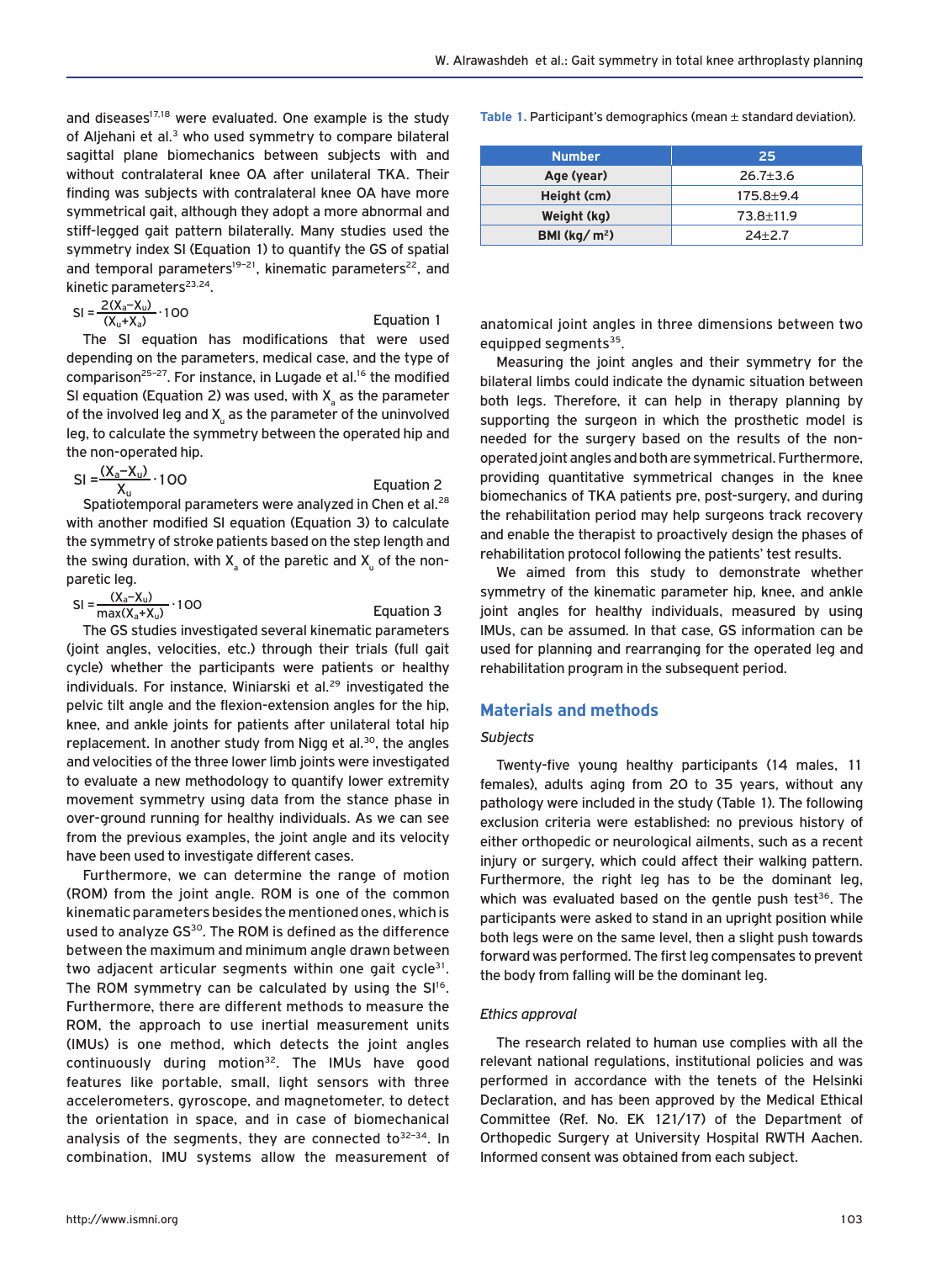#### *Measurement's setup*

To track the movements, seven IMUs from the MyoMotion system (Noraxon U.S.A. Inc., Scottsdale, USA) were used. The sensors were attached with elastic straps or tape to the pelvis and both thighs, shanks, and feet of each participant (Figure 1). The essential use of the system is to quantify angular changes of the involved joints typically in 3 degrees of freedom (3DOF). This can be done by deriving mathematically transitive components from linear acceleration data and inverse kinetic modeling<sup>37</sup>. For joints angles calculation, at least two sensors needed to be located around a joint<sup>38</sup>. The joint angles were calculated based on the medical neutralzero-method. It is the essential principle which indicates that in a normal upright standing position all joints are at the zero position, even if they already have an offset angle. The joint angles of the hip, knee, and ankle were recorded continuously with a sampling frequency of  $100$  Hz<sup>37</sup>.

#### *Testing procedure*

In the beginning, each participant was asked to stand still in an upright position (neutral zero joint position) to calibrate the IMU system. In a normal upright standing position, all joints are defined to be in the neutral position, even if they already have an offset angle. After calibration, the participants had to fulfill a 10-meter walk test (10MWT) with self-selected speed. The 10MWT is an individual walking test with or without assistance over 10 meters and the time is measured for the intermediate 6 meters to avoid acceleration and deceleration<sup>39</sup>. Each participant was asked to do a test trial, to be familiar with the test.

#### *Data processing*

Data processing was done with the MyoMotion software MyoResearch (version MR 3.12, Noraxon U.S.A. Inc., Scottsdale, USA). The mean of two strides for the left and right sides was calculated to present the data over one (left and right) gait cycle. The first and the last two strides of the 10MWT were excluded to avoid the acceleration and deceleration in gait. To define the strides the contact mode of the MyoResearch software was used, which uses the accelerometer data of the IMUs on the feet to evaluate initial and terminal feet contact and creating a virtual foot contact signal for the left and right side. MyoResearch presented the data over a time normalized gait cycle, running from 1 to 100% (100 data points per gait cycle). This time normalization allowed a standardized comparison of records that automatically eliminates the unavoidable timing differences<sup>40</sup>.

The data were exported from MyoResearch to Excel (2016, Microsoft, USA), for further data processing. Based on the full angle curves over one gait cycle of the hip, knee, and ankle motion in the sagittal plane (flexion and extension, respectively dorsi- and plantarflexion), the following calculations were performed. As a first step, the angle curves were min-max normalized (Equation 4)



**Figure 1.** The position of the seven MyoMotion sensors. The pelvic sensor was attached to the bony area of the sacrum. The thigh sensors, they were attached in the frontal side on the lower quadrant of the quadriceps, slightly above the kneecap, and area of lowest.

to transform the angular values larger than one. For each joint, the normalized joint angle curves were calculated for the left and right sides, with  $\boldsymbol{\theta}_{_{\boldsymbol{n}}}$  as the joint angle in [°] on time point n=1,2, …to 100% of the gait cycle and *θmin* and *θmax* as the maximum and minimum measured joint angle during the gait cycle. In contrast to Gouwanda et al.41–43, the maximum and minimum joint angle of the appropriately analyzed angle curves were used, and not only the values of the right gait cycle.

$$
\theta_{norm(n)} = \frac{\theta_n - \theta_{min}}{\theta_{max} - \theta_{min}} + 1
$$
  
Based on the normalized joint angle ( $\theta$ 

Based on the normalized joint angle (θ<sub>norm</sub>), the SI<sub>norm</sub>, as a modified version of *SI*43, was calculated. The SI is prone to artificial inflation in the case of values in the range of  $O^{44}$ , which makes it difficult to interpret the GS of joint angles over a complete gait cycle. *SI<sub>norm</sub>* is computed as (Equation 5):

$$
SI_{norm} = \frac{\theta_{Rnorm(n)} - \theta_{Lnorm(n)}}{0.5 \left(\theta_{Rnorm(n)} + \theta_{Lnorm(n)}\right)} \cdot 100\%
$$
 Equation 5

with the normalized joint angle of the left  $θ_{\text{norm}}$  and right  $θ<sub>Rnorm</sub>$  side. The *SI<sub>norm</sub>* was used to quantify the lower limb symmetry in the hip, knee, and ankle joints. Finally, based on literature the gait cycle was defined by time percentage for the two phases, the stance phase which extends from 0-60%, and the swing phase which extends from 60-100% from the gait cycle<sup>41,42</sup>. For visualization, the curves were presented with the help of IBM® SPSS Statistics (IBM® SPSS Statistics v. 25, IBM Cooperation,

Equation 4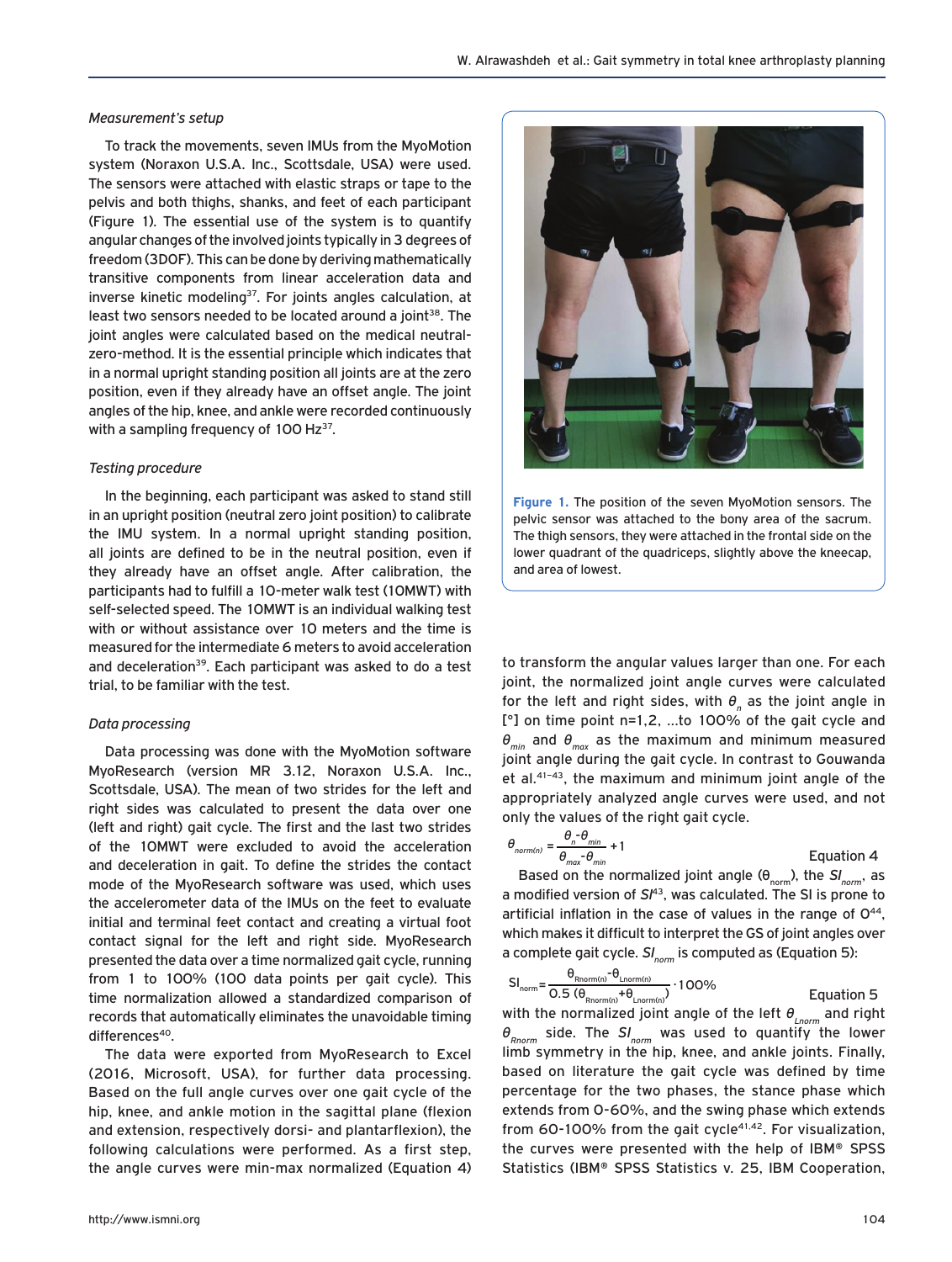| Joint angle                | <b>Phase</b> | N  | Min in $\degree$ | Max in $\degree$ | Mean in ° | SD in ° |
|----------------------------|--------------|----|------------------|------------------|-----------|---------|
| Max. hip flexion           | RT-Stance    | 25 | 13.6             | 48.2             | 28.1      | 7.4     |
|                            | LT-Stance    |    | 11.9             | 42.3             | 29        | 6.5     |
|                            | RT-Swing     |    | 22.8             | 55.1             | 34.1      | 6.9     |
|                            | LT-Swing     |    | 24.1             | 46.4             | 35.5      | 5.3     |
| Max. knee flexion          | RT-Stance    |    | 24.4             | 54.5             | 39.3      | 7.8     |
|                            | LT-Stance    |    | 25.7             | 48.7             | 36.3      | 5.8     |
|                            | RT-Swing     |    | 54.2             | 82.6             | 70.8      | 5.9     |
|                            | LT-Swing     |    | 62.2             | 96.8             | 72.1      | 6.4     |
| Max. ankle<br>dorsiflexion | RT-Stance    |    | 1.1              | 20.8             | 11.9      | 11.6    |
|                            | LT-Stance    |    | 0.8              | 19.1             | 8.7       | 4.3     |
|                            | RT-Swing     |    | $-5.8$           | 11.6             | 1.3       | 3.8     |
|                            | LT-Swing     |    | $-12.7$          | 21.4             | $-3.4$    | 5.8     |

**Table 2.** Descriptive statistics of the analyzed joint angles.

**Table 3.** Descriptive statistics of the maximum absolute normalized symmetry indices of the respective joint angles in the sagittal plane during the stance and swing phase.

| $\overline{\textit{SI}_{norm}}$ minimum $\overline{\textit{SI}_{norm}}$ |               |              |            |            |           |         |  |  |
|-------------------------------------------------------------------------|---------------|--------------|------------|------------|-----------|---------|--|--|
| <b>Joint</b>                                                            | <b>Phase</b>  | $\mathsf{N}$ | Min in $%$ | Max in $%$ | Mean in % | SD in % |  |  |
| <b>Hip</b>                                                              | <b>Stance</b> | 25           | $-13.77$   | $-1.15$    | $-6.42$   | 3.5     |  |  |
|                                                                         | Swing         |              | $-12.97$   | $-0.96$    | $-5.90$   | 3.5     |  |  |
| <b>Knee</b>                                                             | <b>Stance</b> |              | $-21.98$   | 6.67       | $-9.58$   | 6.4     |  |  |
|                                                                         | Swing         |              | $-38.62$   | $-0.02$    | $-10.77$  | 11.2    |  |  |
| Ankle                                                                   | <b>Stance</b> |              | $-55.90$   | $-1.04$    | $-21.14$  | 15.1    |  |  |
|                                                                         | Swing         |              | $-44.81$   | $-2.69$    | $-15.19$  | 11.1    |  |  |
| $SI_{norm}$ maximum                                                     |               |              |            |            |           |         |  |  |
| <b>Joint</b>                                                            | <b>Phase</b>  | $\mathsf{N}$ | Min in $%$ | Max in $%$ | Mean in % | SD in % |  |  |
| <b>Hip</b>                                                              | <b>Stance</b> |              | 0.57       | 19.83      | 6.97      | 4.3     |  |  |
|                                                                         | Swing         | 25           | 0.17       | 16.75      | 5.63      | 4.1     |  |  |
| <b>Knee</b>                                                             | <b>Stance</b> |              | $-2.66$    | 14.72      | 5.48      | 4.5     |  |  |
|                                                                         | Swing         |              | $-4.75$    | 19.96      | 6.35      | 5.6     |  |  |
| Ankle                                                                   | Stance        |              | 1.61       | 37.35      | 13.15     | 8.7     |  |  |
|                                                                         | Swing         |              | 1.06       | 61.48      | 18.59     | 13.0    |  |  |

Chicago, Illinois, USA). In these descriptive statistics, we preferred to show the main two phases (stance and swing) without the subphases (initial contact, midstance, …. etc) to give a comprehensive overview of the gait cycle. The maximum joint angles for the hip, knee, and ankle in the sagittal plane were calculated for the stance and swing phases. Further, the minimum and maximum of the normalized symmetry indices were calculated. In both cases, descriptive statistics (minimum, maximum, mean, and standard deviation) of the parameters were presented for all participants.

## **Results**

Table 2 demonstrates the minimum, maximum, mean, and SD values of the maximum joint angles in the sagittal plane for the stance and swing phases during the gait cycle.

Table 3 demonstrates the descriptive statistics of the minimum and the maximum of the normalized symmetry indices of the three joint angles in the sagittal plane during stance and swing phases. The highest asymmetry values of the minimum  $SI_{norm}$ , with increased flexion of the left leg compared with the right leg, were in the ankle stance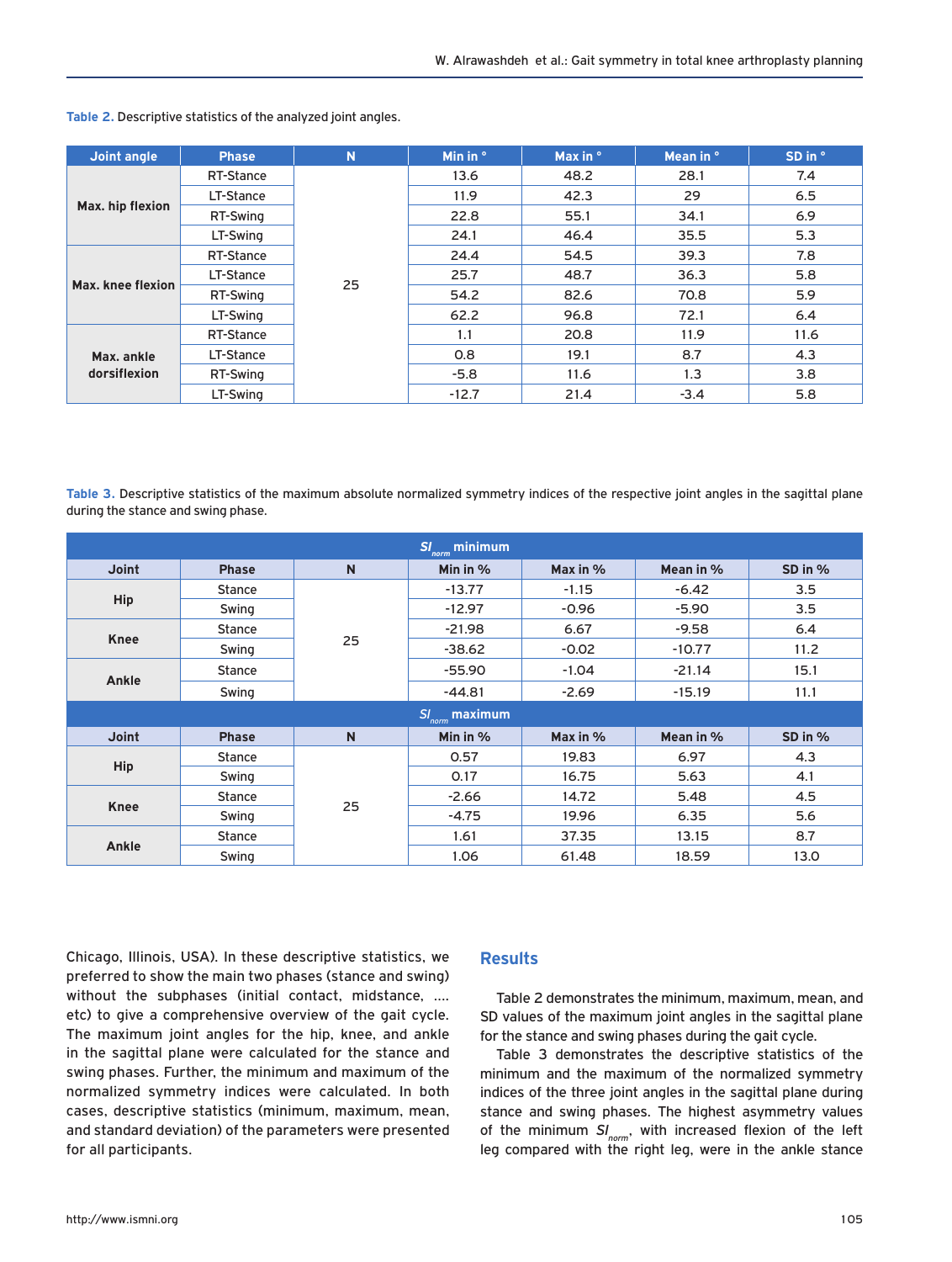

**Figure 2.** The normalized mean curves for the hip flexion- extension (A) and the normalized symmetry index of this parameter (B). The dominant (right) leg is presented in the blue color, and the non-dominant (left) leg in red color.



and swing phases with -55.90 and -44.81 respectively. Furthermore, the highest asymmetry of the maximum *SI<sub>norm</sub>*, with increased flexion of the dominant right leg, was also in the ankle joint with 37.35 in the stance, and 61.48 in the swing phases.

Figures 2-4 depict the normalized curves for the left and right hip, knee, and ankle movement over one gait cycle and the appropriate *SInorm* curves. The normalized hip angle of the dominant and non-dominant leg had nearly similar values (Figure 2A). In accordance, the *SInorm* for the hip was ranged between -1.5% and 1.1% throughout the gait cycle (Figure 2B). The hip *SI<sub>norm</sub>* curve showed the highest asymmetry values during the initial swing period (60-73%) (Figure 2B).

Analyzing the normalized knee angle curve (Figure 3C), in most of the stance phase the non-dominant leg had higher values than the dominant leg (0-50%). On the other hand,

showed higher values than the non-dominant leg (50-66%). In the remaining swing phase, both legs showed similar values (66-100%). The *SI<sub>norm</sub>* for the knee was ranged between -3.0% and 3.1% throughout the gait cycle (Figure 3D). On the other hand, the knee SI<sub>norm</sub> showed the highest asymmetry values in two different periods (Figure 3D), the first maximum was during the midstance period (10-30%), the second value was during the initial swing period (50-73%).

in the late stance and early swing phase, the dominant leg

In the normalized ankle angle curve (Figure 4E), the same situation as for the knee angle is visible, the non-dominant leg showed higher values than the dominant leg in most of the stance phase (0-50%). In the late stance and early swing phase, the dominant leg showed higher values than the nondominant leg (50-66%). In the remaining swing phase, both legs showed similar values (66-100%)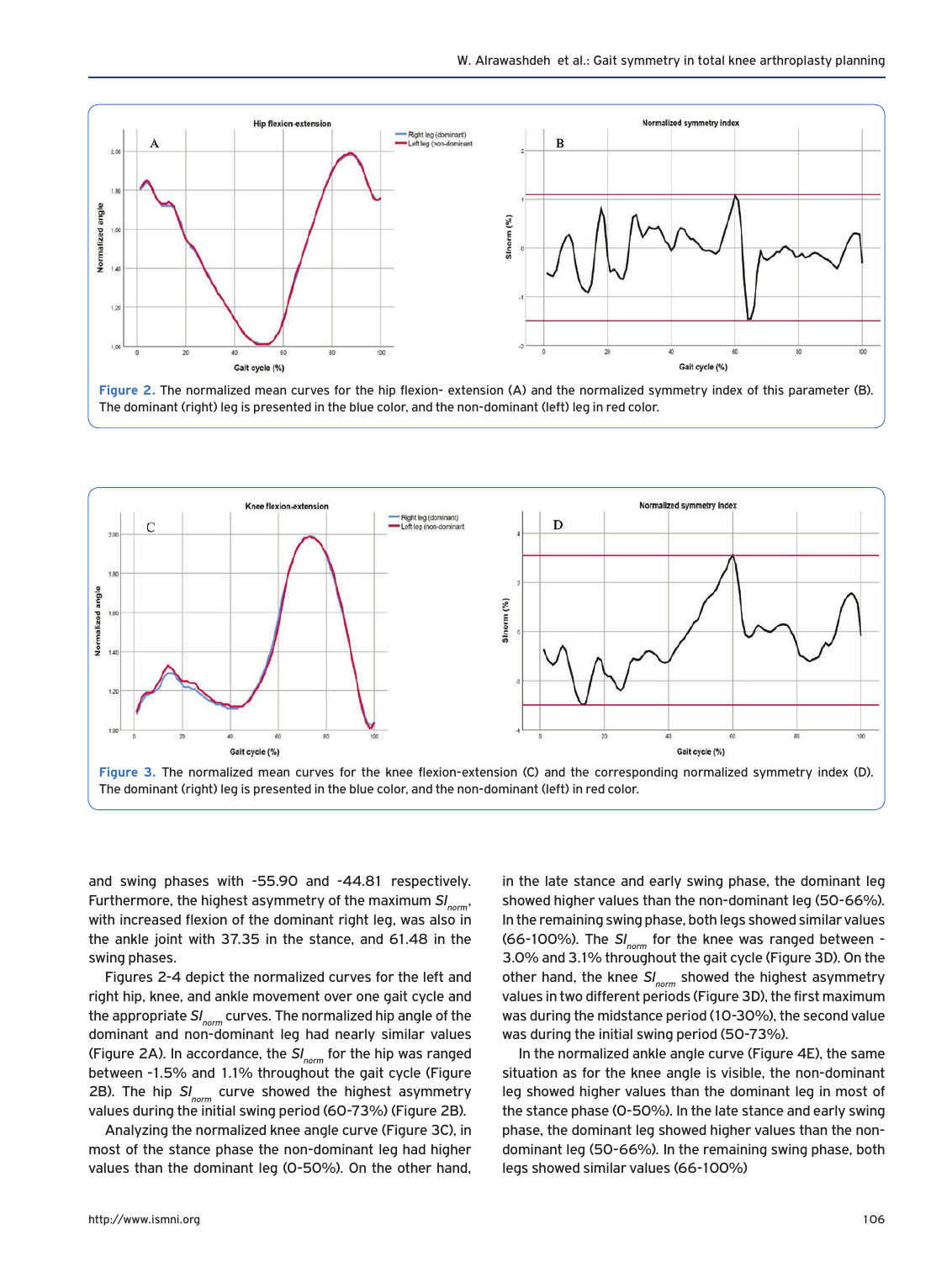

The SI<sub>norm</sub> for the ankle was ranged between -12% and 9.2% throughout the gait cycle (Figure 4F). Furthermore, the ankle *SI<sub>norm</sub>* showed the highest asymmetry values in two different periods (Figure 4F), the first period was during the midstance (10-30%), and the second period was during the initial swing (55-65%).

The highest common  $SI_{norm}$  values between the two legs were around 60%, which was in favor of the dominant leg for the three joints (Figure 2-4). The hip and knee joints shared the same period that had the highest asymmetry values which were during the late stance phase 50-73%. On the other hand, the ankle joint had the highest asymmetry values during the early swing phase. Furthermore, for the knee and ankle, SI<sub>norm</sub> shared other high values which were during the midstance period.

## **Discussion**

The outcome of our study supported our hypothesis that the kinematics of both sides were approximately equal in healthy individuals. The symmetry of hip, knee, and ankle movement in the sagittal plane was shown with *SI<sub>norm</sub>* values never exceeding 12% during the whole gait cycle. Therefore, GS, calculated as the SI<sub>norm</sub> of the three joint angles, seems to be a suitable and helpful parameter for planning and rearranging for TKA surgery.

In the beginning, we focus on the analysis of the lower limb movements (joint angles) in the sagittal plane due to many factors; first, walking mostly happens in the sagittal plane33,45. Second, the sagittal ROM is considered an important parameter for clinical evaluations<sup>46</sup>. Third, each joint has an important role during gait in the sagittal plane<sup>47</sup>. The hip movement allows the forward progression of the limb and maintains the pelvis and the trunk<sup>47</sup>. The knee movement maintains stance stability and allows shock absorption<sup>47</sup>. Finally, the ankle movements are important for normal coordinated gait, and regulate the movement of the center of mass<sup>47</sup>. It allow the foot to accommodate different grounds, provides shock absorption, and also acts as a rigid segment for the propulsion of the body during the second double support $47$ .

We infer from the above results that the joint angles during walking are almost similar and symmetrical for healthy individuals, corresponding with the outcome of Patterson et al.23. Our results support that able-bodied people show minimal laterality with only subtle differences between the dominant and non-dominant leg based on kinematic parameters. Therefore, our hypotheses that joint angles can be used to help the surgeon to adapt the healthy leg as a reference to plan for the operated leg is further supported. In our results, the *SI<sub>norm</sub>* indicates a slight difference between the right and left leg. The SI<sub>norm</sub> of the hip flexion-extension ranged between 1.1% and -1.5%, which was lower than the symmetry values of  $\pm 15$ % evaluated by Gouwanda et al.<sup>41,43</sup> for the thighs angular velocity of healthy individuals. For knee flexion-extension, the results showed *SI<sub>norm</sub>*-values ranged between 3.1% and -3.0%, which were also lower than the values of the shanks angular velocity (range from 15% to -30%, and 15% to -15% respectively) shown by Gouwanda et al.41,43. Compared to the presented hip and knee symmetry values, the *SI<sub>norm</sub>* for the ankle dorsi-plantarflexion showed a higher asymmetry with a range between -12% and 9.2%. In addition to the different range of SI<sub>norm</sub>-values compared to the results of Gouwanda et al., differences in the progression of the *SI<sub>norm</sub>* over the gait cycle can be observed. A reason for the observed differences could be in the differences between segments angular velocity analyzed by Gouwanda et al. and the joint angles. Further studies are necessary to analyze symmetry differences of specific measured movement parameters. In addition, the effects of the study population and measurement systems can be reasonable for small differences that need to be analyzed in further studies.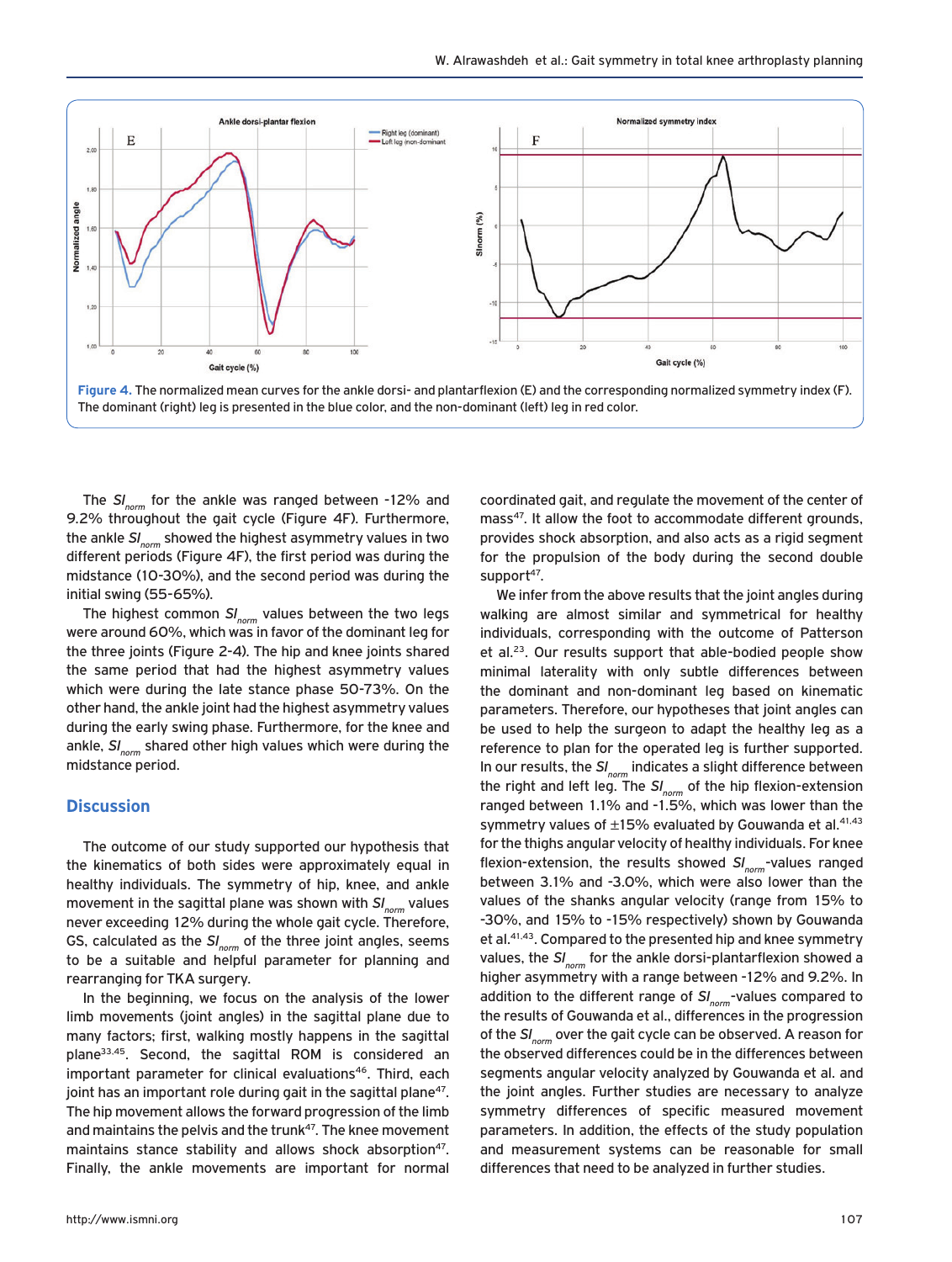The range of asymmetry seen above in the different joints is considered as 'imperfect' symmetry which can be contributed to higher muscle strength in the dominant leg than in the non-dominant leg<sup>48-50</sup>. Muscle strength is one of the essential factors in body movement and especially walking movement<sup>50,51</sup>. Furthermore, the study of LaRoche et al.<sup>52</sup>, showed that GS is lower in older women with strength asymmetry more than older women with strength symmetry, and it decreases when they walk near their maximal capacities. We believe that the difference in muscle strength between both legs was the reason for the asymmetry in gait. The highest *SI<sub>norm</sub>*-values were found in the late stance and early swing which is clearly appeared between 50-73% from the gait cycle, with a peak at 60% of the gait cycle for the hip and knee  $SI_{norm}$  and at 65% for the ankle joint  $SI_{norm}$ always in favor of the dominant leg. Regarding the hip joint, the movement during the pre-swing period is initiated with recovery from hyperextension from the previous terminal stance period<sup>53</sup>. The stronger muscles of the iliacus and rectus femoris in the dominant leg will increase the hip flexion (thigh advancing) more than the non-dominant due to the stronger contractions which flex the thigh more. Furthermore, this movement situation will increase the rapid passive flexion of the knee and the ankle joints in the dominant leg. The impact of the hip muscle strength of the dominant leg affected the same gait period for the knee and ankle. Moreover, the high values of the non-dominant leg in the midstance period for the knee and ankle joints could be related to the previous pre-swing situation in the dominant leg. The pre-swing period of the dominant leg, where the thigh advances forward, is simultaneously together with the midstance phase of the non-dominant leg. The dominant leg with more power and speed will force the two joints of the non-dominant leg to extend slightly more than the two contralateral joints. The summary is that the stronger leg (dominant) is influencing the gait cycle by affecting the bilateral legs movement. In case of a large difference in muscle strength appears between both legs, which may lead to a higher range of motion in favor of the non-dominant leg. A higher flexion prosthesis would be a better choice for the surgery to compensate for the large difference in the range of motion between both legs.

However, when considering each joint separately, it is apparent that the range of symmetry of the three joints is different, as shown in our results. We refer this to the anatomical structure and location for the hip joint, which is surrounded and supported by big and strong muscles $53$ . These muscles cooperate easier and faster to compensate for the muscular strength deficit in one muscle or more if it occurs during the performance compared to the other side. That supports the concerned hip to reach a closer joint angle to the other side. For the knee joint, the anatomic structure affects the asymmetry between both legs, with less muscles working on the joint, the compensation would be decreased which allows for more movement in the joint.

In the case of the ankle joint, which showed the highest asymmetry between all joints, the anatomical structure influence increases further where smaller muscle surrounding the ankle joint than the hip and knee joints, compensate even further, leading to higher joint angles in case of muscle strength weakness. To highlight the influence of the anatomical structure on the GS, which is based on the SI<sub>norm</sub> for lower limb joint angles in the sagittal plane. The GS limits showed higher symmetry in the hip, knee, and ankle, respectively. This information will provide the surgeons with a hint on how to deal with the joint in case of reconstruction surgery.

Back to our findings, who underline symmetric gait in healthy subjects, GS seems suitable for surgery planning. For the knee joint the results showed that the surgeon can choose the more suitable prosthetic model for the surgery based on the non-operated joint ROM, due to the point that there are different models of a knee prosthesis with a different ROM for each model. For instance, varied studies investigated the different models the posterior stabilized (PS) implant had higher ROM than cruciate-retaining (CR) 145° vs 125° respectively<sup>54</sup>. While the high-flexion PS and CR have 155° of flexion<sup>54</sup>. In another study by Seon et al, the high-flexion PS implant showed higher ROM than high-flexion CR 126.3° vs 115° respectively<sup>55</sup>.

For rehabilitation reasons, it was found by reviewing the previous literature that asymmetric gait is associated with several negative consequences, such as gait inefficiency, challenges to balance control, risk of musculoskeletal injury to the non-paretic lower limb, and loss of bone mass density in the paretic limb<sup>56,57</sup>. That supports our theory that GS could help in arranging the therapy plan based on the symmetry test results which can be performed before and after the rehabilitation period. By leading the therapist to which exercises are needed for each patient (walking symmetry exercises, strength, range of motion, etc) through the different rehabilitation periods. Furthermore, it can help the therapist to prevent any complications within the operated leg which can lead to revision surgery, or to prevent any development of OA in the contralateral leg in the future. This can appear in the preparation phase after TKA. By setting up specific rehabilitation programs e.g. strength exercises as it has been applied in the study of Bazyler et al.<sup>58</sup>, and Ebert et al.<sup>59</sup>, or modified program as in Rapp et al.<sup>60</sup>, which decreased the asymmetry that results from the compensation (load) between the two legs.

Our findings could be used as a normal range of symmetry for lower extremities, in which the clinicians and therapist can build up their test results. The symmetry limits for each joint are  $\pm 1.5\%$  for the hip,  $\pm 3.1\%$  for the knee, and  $\pm 12\%$ for the ankle. These limits will help the patients to focus on the exercise to regain his/her normal gait pattern, and for the surgeon to follow up on the surgery improvement.

Moreover, our findings showed that IMU systems could be helpful in dynamic motion analysis to evaluate GS and support the surgical decision. By providing more information about joints motion during walking, will lead to more understanding of each joint's condition and movement. Furthermore, it will give the surgeons the chance to see the gait cycle and define the deficits in it.

Nevertheless, we were able to evaluate the GS of healthy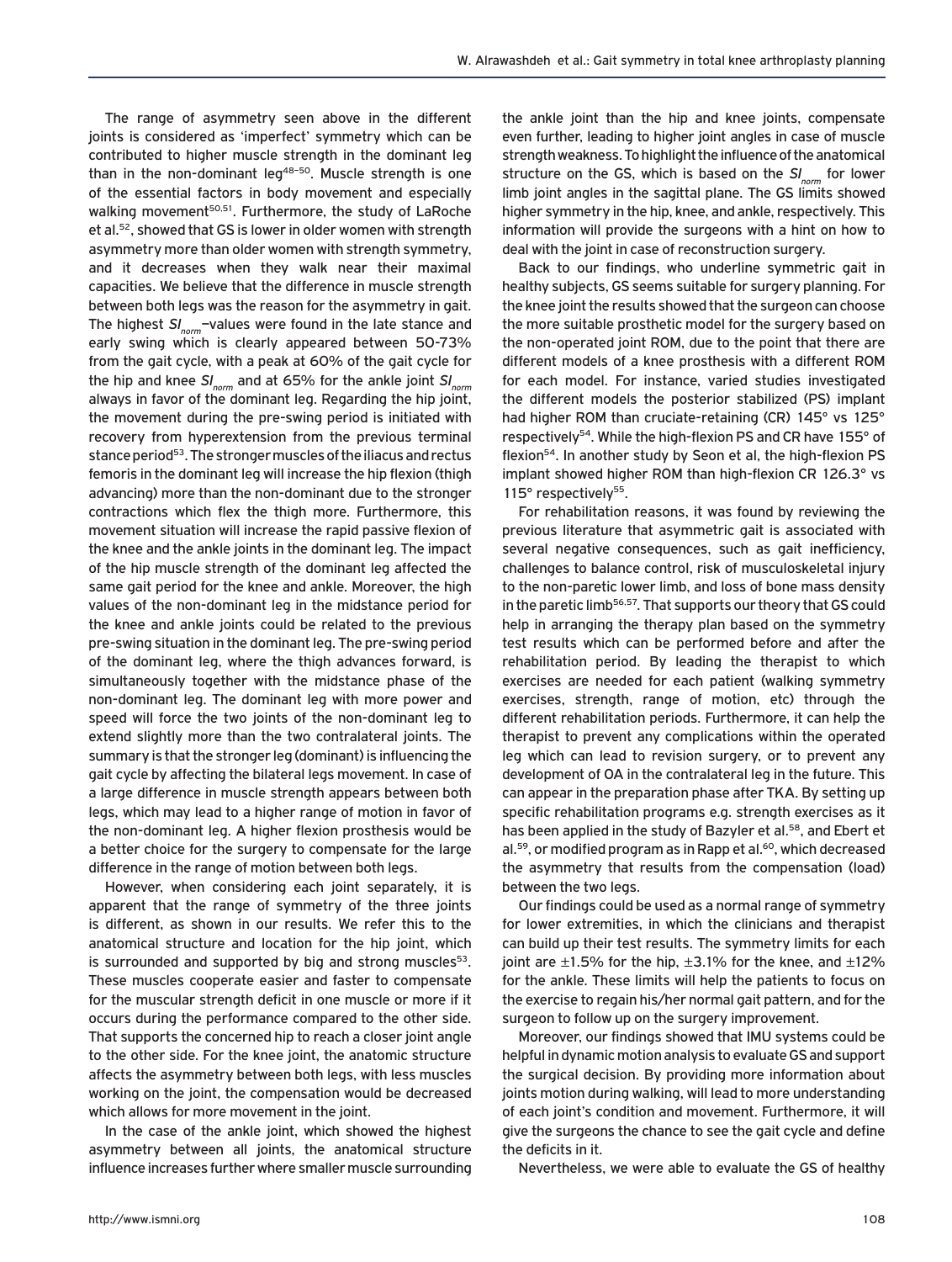participants on kinematic parameters, based on SI<sub>norm</sub> values for the hip, knee, and ankle joint in a range under 15%. Therefore, GS seems to be a suitable parameter for TKA surgery planning. In future work, the symmetry of gait kinematics in other movement planes is of interest.

The study comes along with limitations. First, there was a factor that had a limitation effect on our study which needs to be mentioned. The signal recording wasn't optimal in a couple of trials, especially the ankle records due to the surrounding environment in the hallway in the University hospital (cables underground, neon lights, metal, and wifi signal. Second, in this study, we analyzed healthy participants instead of patients before or after TKA. The future plan is to work on patients. Third, we analyzed the kinematic parameter for the hip, knee, and ankle in one plane (sagittal plane). Also, we analyzed one movement which is walking forward in 10 meters".

## **Conclusion**

We conclude that the normalized symmetry index *SI<sub>norm</sub>* for hip, knee, and ankle motion in the sagittal plane demonstrated high symmetry between both legs in healthy individuals. GS of joint angles can be assumed in healthy individuals during walking, with a range of ±15% of the SI<sub>norm</sub>. Therefore, the results on the GS provide solid information that can be helpful in the planning process for the surgeries and the rehabilitation program post-surgery. A relevant point, IMUs system can be used to measure the patients before their surgeries and use their data to plan and rearrange for the operated side.

## **References**

- 1. Brown TD, Johnston RC, Saltzman CL, Marsh JL, Buckwalter JA. Posttraumatic osteoarthritis: a first estimate of incidence, prevalence, and burden of disease. J Orthop Trauma 2006;20(10):739–44.
- 2. van Manen MD, Nace J, Mont MA. Management of primary knee osteoarthritis and indications for total knee arthroplasty for general practitioners. J Am Osteopath Assoc 2012;112(11):709–15.
- 3. Aljehani M, Madara K, Snyder-Mackler L, Christiansen C, Zeni JA. The contralateral knee may not be a valid control for biomechanical outcomes after unilateral total knee arthroplasty. Gait & Posture 2019;70:179–84.
- 4. Cimolin V, Cau N, Sartorio A, Capodaglio P, Galli M, Tringali G, et al. Symmetry of Gait in Underweight, Normal and Overweight Children and Adolescents. Sensors (Basel) 2019;19(9).
- 5. Sadeghi H, Allard P, Prince F, Labelle H. Symmetry and limb dominance in able-bodied gait: a review. Gait & Posture 2000;12(1):34–45.
- 6. Allen JL, Kautz SA, Neptune RR. Step length asymmetry is representative of compensatory mechanisms used in post-stroke hemiparetic walking. Gait & Posture 2011; 33(4):538–43.
- 7. Eltoukhy M, Kuenze C, Oh J, Jacopetti M, Wooten S, Signorile J. Microsoft Kinect can distinguish differences in over-ground gait between older persons with and without Parkinson's disease. Med Eng Phys 2017;44:1–7.
- 8. Winiarski S, Czamara A. Evaluation of gait kinematics and symmetry during the first two stages of physiotherapy after anterior cruciate ligament reconstruction. Acta Bioeng Biomech 2012;14(2):91–100.
- 9. Blackburn JT, Pietrosimone BG, Harkey MS, Luc BA, Pamukoff DN. Comparison of three methods for identifying the heelstrike transient during walking gait. Med Eng Phys 2016;38(6):581–5.
- 10. Duc C, Salvia P, Lubansu A, Feipel V, Aminian K. A wearable inertial system to assess the cervical spine mobility: comparison with an optoelectronicbased motion capture evaluation. Med Eng Phys 2014;36(1):49–56.
- 11. Caldas R, Rátiva D, Buarque de Lima Neto F. Clustering of Self-Organizing Maps as a means to support gait kinematics analysis and symmetry evaluation. Med Eng Phys 2018;62:46–52.
- 12. Błażkiewicz M, Wiszomirska I, Wit A. Comparison of four methods of calculating the symmetry of spatialtemporal parameters of gait. Acta Bioeng Biomech 2014;16(1):29–35.
- 13. Cabral S, Fernandes R, Selbie WS, Moniz-Pereira V, Veloso AP. Inter-session agreement and reliability of the Global Gait Asymmetry index in healthy adults. Gait & Posture 2017;51:20–4.
- 14. Severin AC, Gean RP, Barnes SG, Queen R, Butler RJ, Martin R, et al. Effects of a corrective heel lift with an orthopaedic walking boot on joint mechanics and symmetry during gait. Gait & Posture 2019;73:233–8.
- 15. Hadizadeh M, Amri S, Mohafez H, Roohi SA, Mokhtar AH. Gait analysis of national athletes after anterior cruciate ligament reconstruction following three stages of rehabilitation program: Symmetrical perspective. Gait & Posture 2016;48:152–8.
- 16. Lugade V, Wu A, Jewett B, Collis D, Chou L-S. Gait asymmetry following an anterior and anterolateral approach to total hip arthroplasty. Clin Biomech (Bristol, Avon) 2010;25(7):675–80.
- 17. Huang X, Mahoney JM, Lewis MM, Du Guangwei, Piazza SJ, Cusumano JP. Both coordination and symmetry of arm swing are reduced in Parkinson's disease. Gait & Posture 2012;35(3):373–7.
- 18. Patterson KK, Gage WH, Brooks D, Black SE, McIlroy WE. Evaluation of gait symmetry after stroke: a comparison of current methods and recommendations for standardization. Gait & Posture 2010;31(2):241–6.
- 19. Yu W-H, Liu W-Y, Wong AM-K, Wang T-C, Li Y-C, Lien H-Y. Effect of forced use of the lower extremity on gait performance and mobility of post-acute stroke patients. J Phys Ther Sci 2015;27(2):421–5.
- 20. Kim CM, Eng JJ. Symmetry in vertical ground reaction force is accompanied by symmetry in temporal but not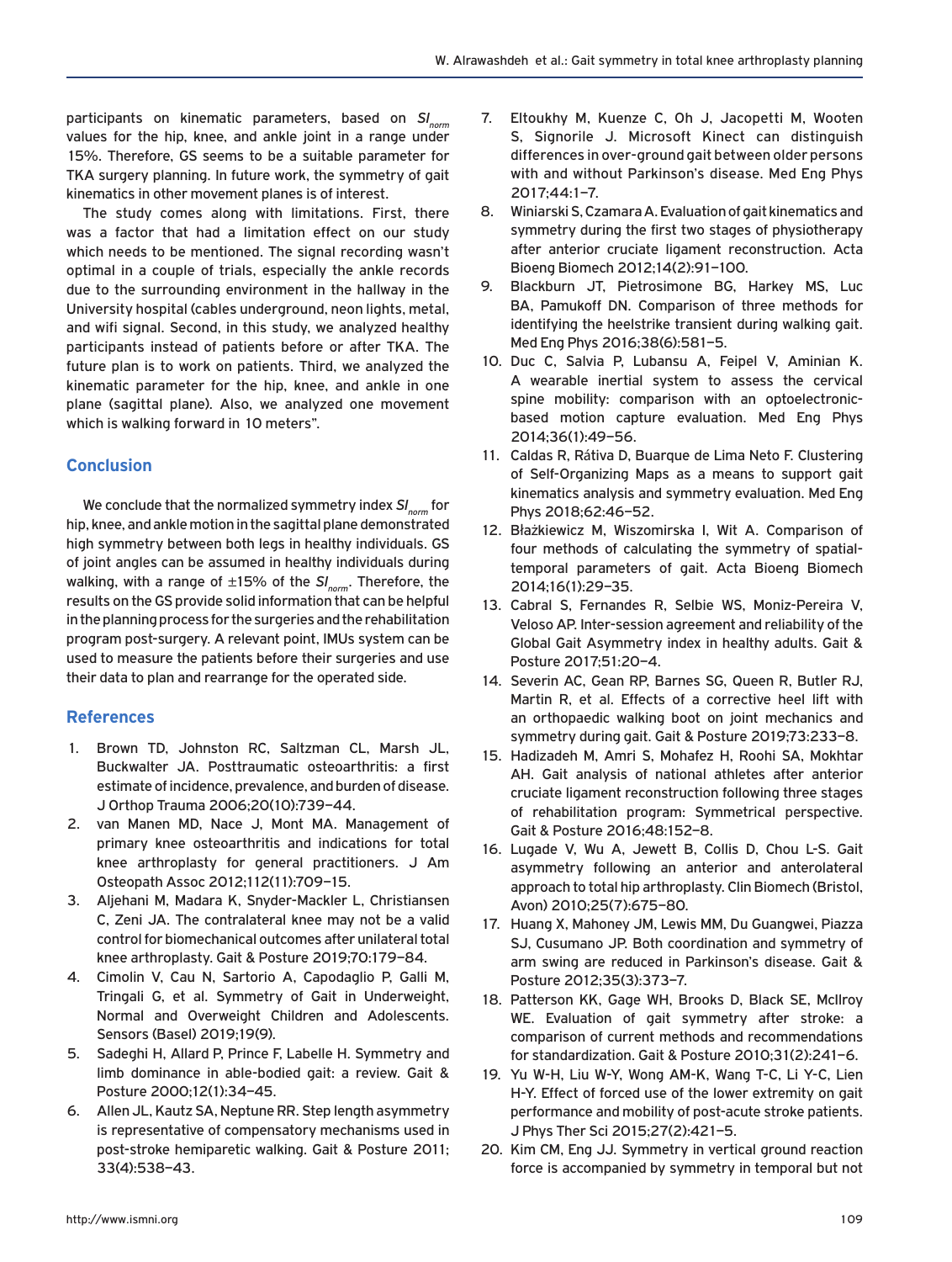distance variables of gait in persons with stroke. Gait & Posture 2003;18(1):23–8.

- 21. Talis VL, Grishin AA, Solopova IA, Oskanyan TL, Belenky VE, Ivanenko YP. Asymmetric leg loading during sitto-stand, walking and quiet standing in patients after unilateral total hip replacement surgery. Clin Biomech (Bristol, Avon) 2008;23(4):424–33.
- 22. Roerdink M, Beek PJ. Understanding inconsistent steplength asymmetries across hemiplegic stroke patients: impairments and compensatory gait. Neurorehabil Neural Repair 2011;25(3):253–8.
- 23. Kong PW, Candelaria NG, Smith D. Comparison of longitudinal biomechanical adaptation to shoe degradation between the dominant and non-dominant legs during running. Hum Mov Sci 2011;30(3):606–13.
- 24. Schaarschmidt M, Lipfert SW, Meier-Gratz C, Scholle H-C, Seyfarth A. Functional gait asymmetry of unilateral transfemoral amputees. Hum Mov Sci 2012; 31(4):907–17.
- 25. Mizelle C, Rodgers M, Forrester L. Bilateral foot center of pressure measures predict hemiparetic gait velocity. Gait & Posture 2006;24(3):356–63.
- 26. Nardone A, Godi M, Grasso M, Guglielmetti S, Schieppati M. Stabilometry is a predictor of gait performance in chronic hemiparetic stroke patients. Gait & Posture 2009;30(1):5–10.
- 27. Kuhtz-Buschbeck JP, Brockmann K, Gilster R, Koch A, Stolze H. Asymmetry of arm-swing not related to handedness. Gait & Posture 2008;27(3):447–54.
- 28. Chen G, Patten C, Kothari DH, Zajac FE. Gait differences between individuals with post-stroke hemiparesis and non-disabled controls at matched speeds. Gait & Posture 2005;22(1):51–6.
- 29. Winiarski S, Rutkowska-Kucharska A, Pozowski A, Aleksandrowicz K. A New Method of Evaluating the Symmetry of Movement Used to Assess the Gait of Patients after Unilateral Total Hip Replacement. Appl Bionics Biomech 2019;2019:7863674.
- 30. Nigg S, Vienneau J, Maurer C, Nigg BM. Development of a symmetry index using discrete variables. Gait & Posture 2013;38(1):115–9.
- 31. Caramia C, Torricelli D, Schmid M, Munoz-Gonzalez A, Gonzalez-Vargas J, Grandas F, et al. IMU-Based Classification of Parkinson's Disease From Gait: A Sensitivity Analysis on Sensor Location and Feature Selection. IEEE J Biomed Health Inform 2018; 22(6):1765–74.
- 32. Nagahara R, Matsubayashi T, Matsuo A, Zushi K. Kinematics of transition during human accelerated sprinting. Biol Open 2014;3(8):689–99.
- 33. Xu Y, Hou Q, Wang C, Simpson T, Bennett B, Russell S. How Well Can Modern Nonhabitual Barefoot Youth Adapt to Barefoot and Minimalist Barefoot Technology Shoe Walking, in regard to Gait Symmetry. Biomed Res Int 2017;2017:4316821.
- 34. Loose H, Orlowski K, Tetzlaff L. Estimation of the Average Gait Velocity based on Statistical Stride Parameters of

Foot Sensor Data. In: Proceedings of the 9th International Joint Conference on Biomedical Engineering Systems and Technologies. 9th International Conference on Bio-inspired Systems and Signal Processing; Feb. 21- 23, 2016; Rome, Italy: SCITEPRESS - Science and and Technology Publications; 2016 - 2016. p. 277–83.

- 35. Yoon T-L. Validity and Reliability of an Inertial Measurement Unit-Based 3D Angular Measurement of Shoulder Joint Motion. J Kor Phys Ther 2017; 29(3):145–51.
- 36. Teo I, Thompson J, Neo YN, Lundie S, Munnoch DA. Lower limb dominance and volume in healthy individuals. Lymphology 2017;50(4):197–202.
- 37. Folb S. MR3.12.v3 myoMOTION Manual: User Guide 3.12 2018.
- 38. Dreyer M. MyoMotion Overview.
- 39. Frost H, Lamb SE, Robertson S. A randomized controlled trial of exercise to improve mobility and function after elective knee arthroplasty. Feasibility, results and methodological difficulties. Clin Rehabil 2002; 16(2):200–9.
- 40. Struzik A, Konieczny G, Grzesik K, Stawarz M, Winiarski S, Rokita A. Relationship between lower limbs kinematic variables and effectiveness of sprint during maximum velocity phase. Acta of Bioengineering and Biomechanics; 04/2015; ISSN 1509-409X / Acta of Bioengineering and Biomechanics; 04/2015; ISSN 1509-409X 2015.
- 41. Gouwanda D, Senanayake SMNA. Periodical gait asymmetry assessment using real-time wireless gyroscopes gait monitoring system. J Med Eng Technol 2011;35(8):432–40.
- 42. Gouwanda D. Further validation of Normalized Symmetry Index and normalized cross-correlation in identifying gait asymmetry on restricted knee and ankle movement. In: 2012 IEEE-EMBS Conference on Biomedical Engineering and Sciences. 2012 IEEE EMBS Conference on Biomedical Engineering and Sciences (IECBES 2012); Dec. 17-19, 2012; Langkawi, Malaysia: IEEE; 2012 - 2012. p. 423–27.
- 43. Gouwanda D, Senanayake SMNA. Identifying gait asymmetry using gyroscopes - a cross-correlation and Normalized Symmetry Index approach. J Biomech 2011;44(5):972–8.
- 44. Herzog W, Nigg BM, Read LJ, Olsson E. Asymmetries in ground reaction force patterns in normal human gait. Med Sci Sports Exerc 1989;21(1):110–4.
- 45. McGinley JL, Baker R, Wolfe R, Morris ME. The reliability of three-dimensional kinematic gait measurements: a systematic review. Gait & Posture 2009;29(3):360–9.
- 46. Michael Whittle. Gait Analysis: an Introduction; 2007.
- 47. Bonnefoy-Mazure, editor. NORMAL GAIT: A comprehensive approach. Orthopedic management of children with cerebral palsy. Pediatrics-laboratory and clinical research. New York: Nova Biomedical; 2015.
- 48. Hunter SK, Thompson MW, Adams RD. Relationships among age-associated strength changes and physical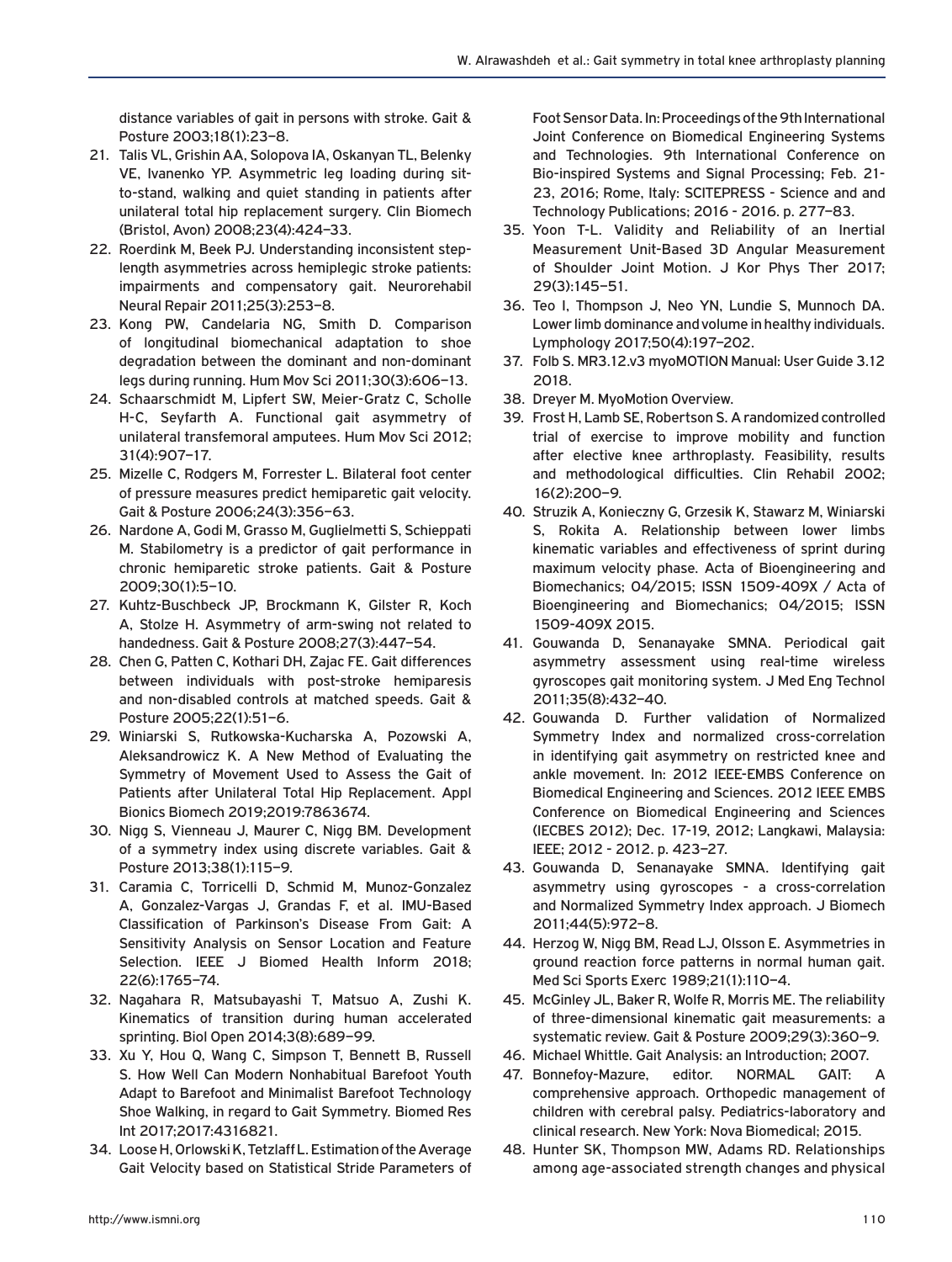activity level, limb dominance, and muscle group in women. J Gerontol A Biol Sci Med Sci 2000; 55(6):B264-73.

- 49. Lanshammar K, Ribom EL. Differences in muscle strength in dominant and non-dominant leg in females aged 20-39 years - a population-based study. Phys Ther Sport 2011;12(2):76–9.
- 50. Hausdorff JM, Rios DA, Edelberg HK. Gait variability and fall risk in community-living older adults: a 1-year prospective study. Arch Phys Med Rehabil 2001;82(8):1050–6.
- 51. Guralnik JM, Ferrucci L, Balfour JL, Volpato S, Di Iorio A. Progressive versus catastrophic loss of the ability to walk: implications for the prevention of mobility loss. Journal of the American Geriatrics Society 2001;49(11):1463–70.
- 52. Laroche DP, Cook SB, Mackala K. Strength asymmetry increases gait asymmetry and variability in older women. Med Sci Sports Exerc 2012;44(11):2172–81.
- 53. Edouard P, Beguin L, Fayolle-Minon I, Degache F, Farizon F, Calmels P. Relationship between strength and functional indexes (Rowe and Walch-Duplay scores) after shoulder surgical stabilization by the Latarjet technique. Annals of physical and rehabilitation medicine 2010;53(8):499–510.
- 54. ZIMMER BIOMET. NexGen® Complete Knee Solution | Proven [Internet]. Zimmer Boimet company; 2020. Available from: https://www.zimmerbiomet.com/ medical-professionals/knee/product/vanguard-knee. html.
- 55. Seon J-K, Park J-K, Shin Y-J, Seo H-Y, Lee K-B, Song E-K. Comparisons of kinematics and range of motion in high-flexion total knee arthroplasty: cruciate retaining vs. substituting designs. Knee Surg Sports Traumatol Arthrosc 2011;19(12):2016–22.
- 56. Jørgensen L, Crabtree NJ, Reeve J, Jacobsen BK. Ambulatory level and asymmetrical weight bearing after stroke affects bone loss in the upper and lower part of the femoral neck differently: bone adaptation after decreased mechanical loading. Bone 2000; 27(5):701–7.
- 57. Patterson KK, Parafianowicz I, Danells CJ, Closson V, Verrier MC, Staines WR, et al. Gait asymmetry in community-ambulating stroke survivors. Arch Phys Med Rehabil 2008;89(2):304–10.
- 58. D. Bazyler C, A. Bailey C, Chiang C-Y, Sato K, H. Stone M. The effects of strength training on isometric force production symmetry in recreationally trained males. Journal of Trainology 2014;3(1):6–10.
- 59. Ebert JR, Edwards P, Yi L, Joss B, Ackland T, Carey-Smith R, et al. Strength and functional symmetry is associated with post-operative rehabilitation in patients following anterior cruciate ligament reconstruction. Knee Surg Sports Traumatol Arthrosc 2018;26(8):2353–61.
- 60. Rapp W, Brauner T, Weber L, Grau S, Mündermann A, Horstmann T. Improvement of walking speed and gait symmetry in older patients after hip arthroplasty: a prospective cohort study. BMC Musculoskelet Disord 2015; 16:291.